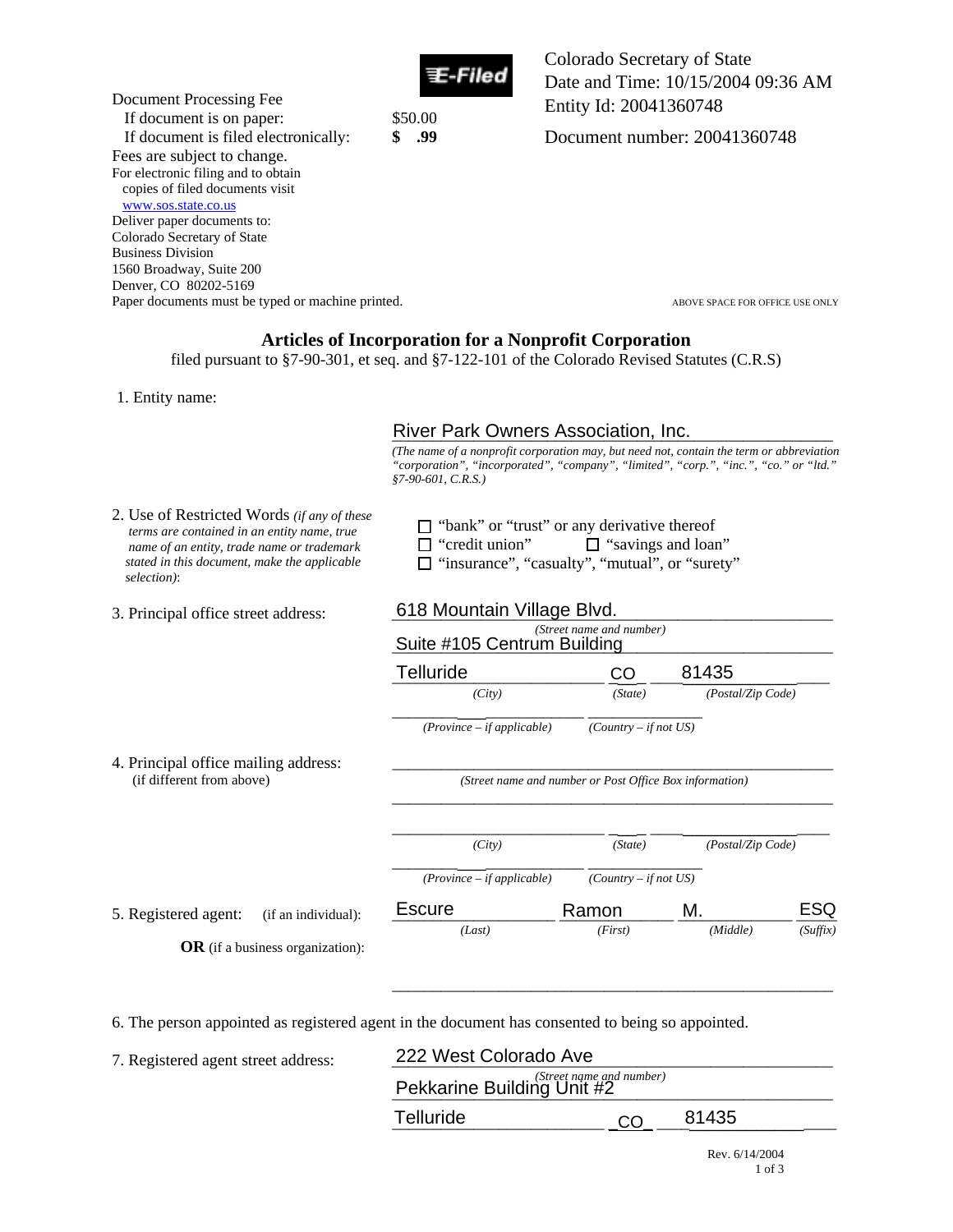|                                                                                                                                  | (City)<br>P.O. Box 2542                                                                                              | (State)                                                 | (Postal/Zip Code)    |  |  |  |  |  |
|----------------------------------------------------------------------------------------------------------------------------------|----------------------------------------------------------------------------------------------------------------------|---------------------------------------------------------|----------------------|--|--|--|--|--|
| 8. Registered agent mailing address:<br>(if different from above)                                                                | (Street name and number or Post Office Box information)                                                              |                                                         |                      |  |  |  |  |  |
|                                                                                                                                  | Telluride                                                                                                            | <b>CO</b>                                               | 81435                |  |  |  |  |  |
|                                                                                                                                  | (City)                                                                                                               | (State)<br>United States                                | (Postal/Zip Code)    |  |  |  |  |  |
|                                                                                                                                  | $(Province - if applicable)$                                                                                         | $(Country - if not US)$                                 |                      |  |  |  |  |  |
| 9. If the corporation's period of duration<br>is less than perpetual, state the date on<br>which the period of duration expires: | (mm/dd/yyyy)                                                                                                         |                                                         |                      |  |  |  |  |  |
| 10. (Optional) Delayed effective date:                                                                                           | (mm/dd/yyyy)                                                                                                         |                                                         |                      |  |  |  |  |  |
| 11. Name(s) and address(es) of<br>incorporator(s):<br>(if an individual):                                                        | Jackson                                                                                                              | Benjamin                                                | F.                   |  |  |  |  |  |
| <b>OR</b> (if a business organization):                                                                                          | (Last)                                                                                                               | (First)                                                 | (Suffix)<br>(Middle) |  |  |  |  |  |
|                                                                                                                                  | 618 Mountain Village Blvd.<br>(Street name and number or Post Office Box information)<br>Suite #105 Centrum Building |                                                         |                      |  |  |  |  |  |
|                                                                                                                                  | <b>Telluride</b>                                                                                                     |                                                         | 81435                |  |  |  |  |  |
|                                                                                                                                  | (City)                                                                                                               | CO<br>(State)<br><b>United States</b>                   | (Postal/Zip Code)    |  |  |  |  |  |
|                                                                                                                                  | $(Province - if applicable)$                                                                                         | $(Country - if not US)$                                 |                      |  |  |  |  |  |
| (if an individual)                                                                                                               |                                                                                                                      |                                                         |                      |  |  |  |  |  |
| <b>OR</b> (if a business organization)                                                                                           | (Last)                                                                                                               | (First)                                                 | (Middle)<br>(Suffix) |  |  |  |  |  |
|                                                                                                                                  |                                                                                                                      | (Street name and number or Post Office Box information) |                      |  |  |  |  |  |
|                                                                                                                                  | (City)                                                                                                               | (State)<br><b>United States</b>                         | (Postal/Zip Code)    |  |  |  |  |  |
|                                                                                                                                  | $(Province - if applicable)$                                                                                         | $(Country - if not US)$                                 |                      |  |  |  |  |  |
| (if an individual)<br><b>OR</b> (if a business organization)                                                                     | (Last)                                                                                                               | (First)                                                 | (Suffix)<br>(Middle) |  |  |  |  |  |
|                                                                                                                                  |                                                                                                                      | (Street name and number or Post Office Box information) |                      |  |  |  |  |  |
|                                                                                                                                  |                                                                                                                      |                                                         |                      |  |  |  |  |  |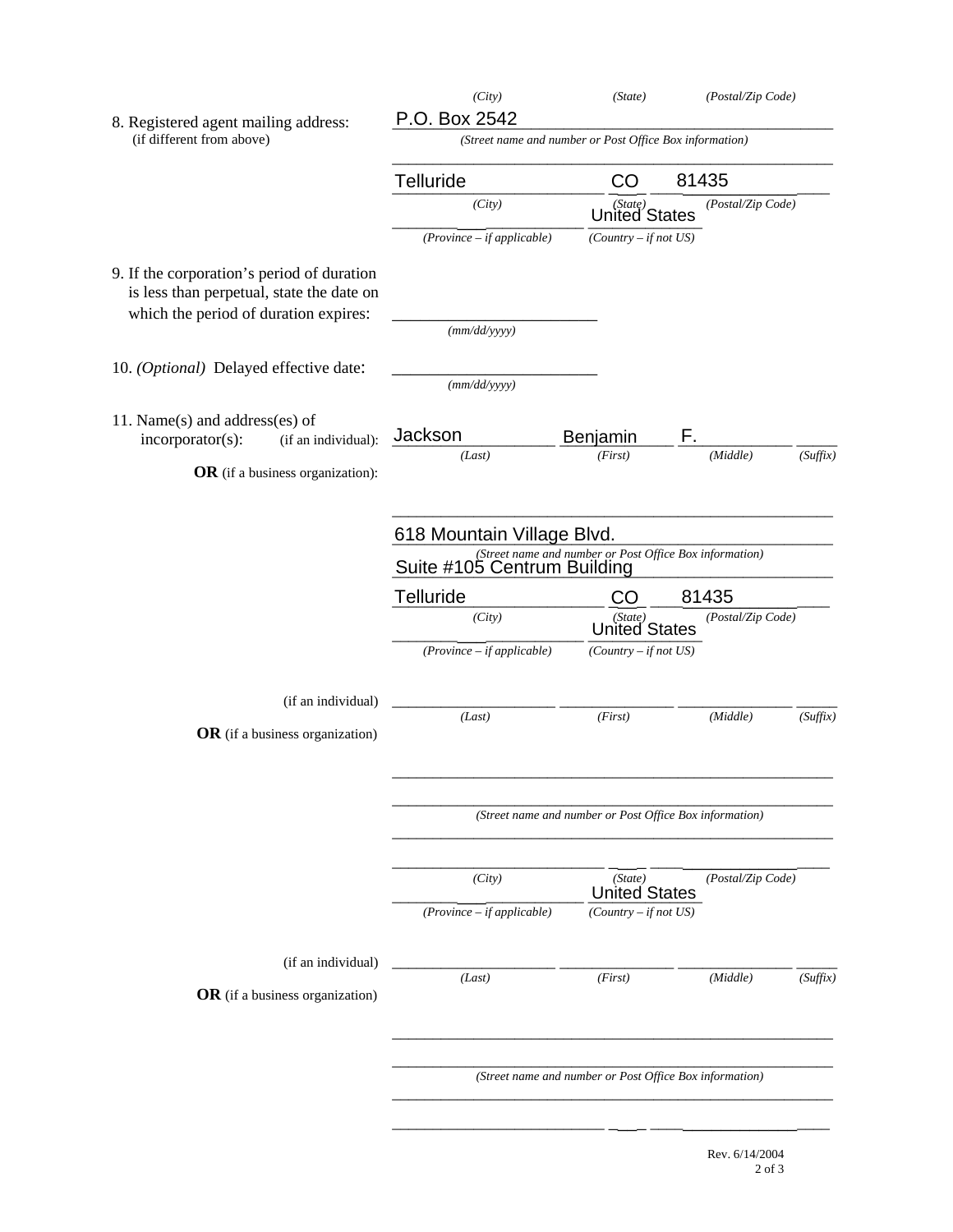|            | City            |          |            | 'State) | United States | (Postal/Zip Code) |
|------------|-----------------|----------|------------|---------|---------------|-------------------|
| $\sqrt{ }$ | $\cdot$ $\cdot$ | $\cdots$ | $\sqrt{ }$ |         | T T T T       |                   |

*(Province – if applicable) (Country – if not US)* 

*(If more than three incorporators, mark this box*  $\Box$  *and include an attachment stating the names and addresses of all incorporators.)*

- 12. The nonprofit corporation is formed under the Colorado Revised Nonprofit Corporation Act.
- 13. The corporation will  $\Box$  **OR** will not  $\Box$  have voting members.
- 14. A description of the distribution of assets upon dissolution is attached.
- 15. Additional information may be included pursuant to §7-122-102, C.R.S. and other organic statutes. If applicable, mark this box  $\Box$  and include an attachment stating the additional information.

#### Notice:

| <b>13.</b> The corporation will <b>DR</b> will not <b>H</b> have voting members.                                                                                                                                                                                                                                                                                                                                                                                                                                                                                                                                                                                                                                                                                                                                                                                                                                                                                                                                                            |                                                         |                          |                   |            |  |  |  |
|---------------------------------------------------------------------------------------------------------------------------------------------------------------------------------------------------------------------------------------------------------------------------------------------------------------------------------------------------------------------------------------------------------------------------------------------------------------------------------------------------------------------------------------------------------------------------------------------------------------------------------------------------------------------------------------------------------------------------------------------------------------------------------------------------------------------------------------------------------------------------------------------------------------------------------------------------------------------------------------------------------------------------------------------|---------------------------------------------------------|--------------------------|-------------------|------------|--|--|--|
| 14. A description of the distribution of assets upon dissolution is attached.                                                                                                                                                                                                                                                                                                                                                                                                                                                                                                                                                                                                                                                                                                                                                                                                                                                                                                                                                               |                                                         |                          |                   |            |  |  |  |
| 15. Additional information may be included pursuant to §7-122-102, C.R.S. and other organic statutes. If<br>applicable, mark this box $\Box$ and include an attachment stating the additional information.                                                                                                                                                                                                                                                                                                                                                                                                                                                                                                                                                                                                                                                                                                                                                                                                                                  |                                                         |                          |                   |            |  |  |  |
| Notice:                                                                                                                                                                                                                                                                                                                                                                                                                                                                                                                                                                                                                                                                                                                                                                                                                                                                                                                                                                                                                                     |                                                         |                          |                   |            |  |  |  |
| Causing this document to be delivered to the secretary of state for filing shall constitute the affirmation or<br>acknowledgment of each individual causing such delivery, under penalties of perjury, that the document is the<br>individual's act and deed, or that the individual in good faith believes the document is the act and deed of the<br>person on whose behalf the individual is causing the document to be delivered for filing, taken in conformity<br>with the requirements of part 3 of article 90 of title 7, C.R.S., the constituent documents, and the organic<br>statutes, and that the individual in good faith believes the facts stated in the document are true and the<br>document complies with the requirements of that Part, the constituent documents, and the organic statutes.<br>This perjury notice applies to each individual who causes this document to be delivered to the secretary of<br>state, whether or not such individual is named in the document as one who has caused it to be delivered. |                                                         |                          |                   |            |  |  |  |
| 16. Name $(s)$ and address $(es)$ of the<br>individual(s) causing the document<br>to be delivered for filing:                                                                                                                                                                                                                                                                                                                                                                                                                                                                                                                                                                                                                                                                                                                                                                                                                                                                                                                               | <b>Escure</b>                                           | Ramon                    | М.                | <b>ESQ</b> |  |  |  |
|                                                                                                                                                                                                                                                                                                                                                                                                                                                                                                                                                                                                                                                                                                                                                                                                                                                                                                                                                                                                                                             | P.O. Box 2542                                           | (First)                  | (Middle)          | (Suffix)   |  |  |  |
|                                                                                                                                                                                                                                                                                                                                                                                                                                                                                                                                                                                                                                                                                                                                                                                                                                                                                                                                                                                                                                             | (Street name and number or Post Office Box information) |                          |                   |            |  |  |  |
|                                                                                                                                                                                                                                                                                                                                                                                                                                                                                                                                                                                                                                                                                                                                                                                                                                                                                                                                                                                                                                             | <b>Telluride</b>                                        | CO                       | 81435             |            |  |  |  |
|                                                                                                                                                                                                                                                                                                                                                                                                                                                                                                                                                                                                                                                                                                                                                                                                                                                                                                                                                                                                                                             | (City)                                                  | (State)<br>United States | (Postal/Zip Code) |            |  |  |  |
|                                                                                                                                                                                                                                                                                                                                                                                                                                                                                                                                                                                                                                                                                                                                                                                                                                                                                                                                                                                                                                             | $(Province - if applicable)$                            | $(Country - if not US)$  |                   |            |  |  |  |

 *(The document need not state the true name and address of more than one individual. However, if you wish to state the name and address of any additional individuals causing the document to be delivered for filing, mark this box* ٱ *and include an attachment stating the name and address of such individuals.*)

#### **Disclaimer:**

This form, and any related instructions, are not intended to provide legal, business or tax advice, and are offered as a public service without representation or warranty. While this form is believed to satisfy minimum legal requirements as of its revision date, compliance with applicable law, as the same may be amended from time to time, remains the responsibility of the user of this form. Questions should be addressed to the user's attorney.